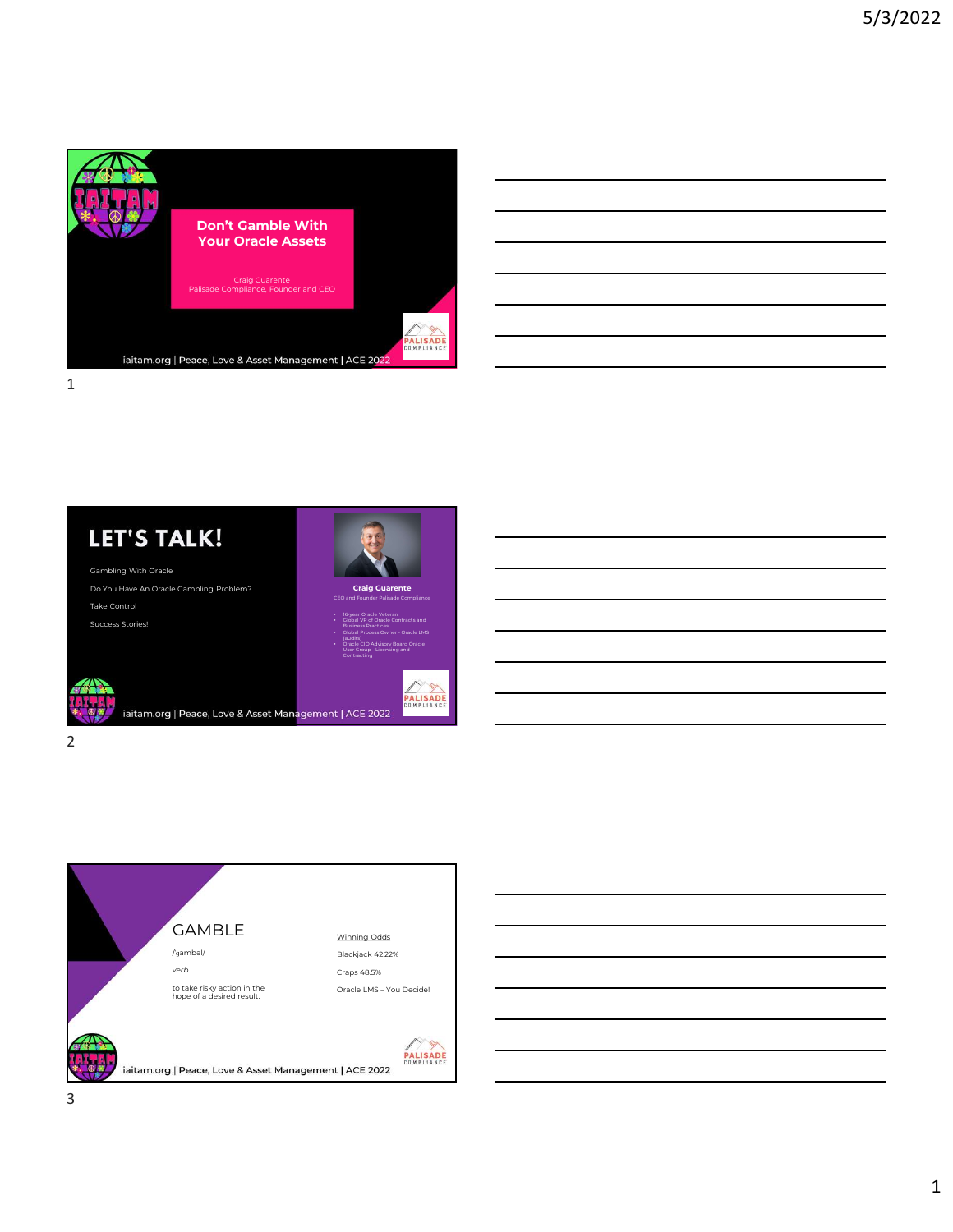







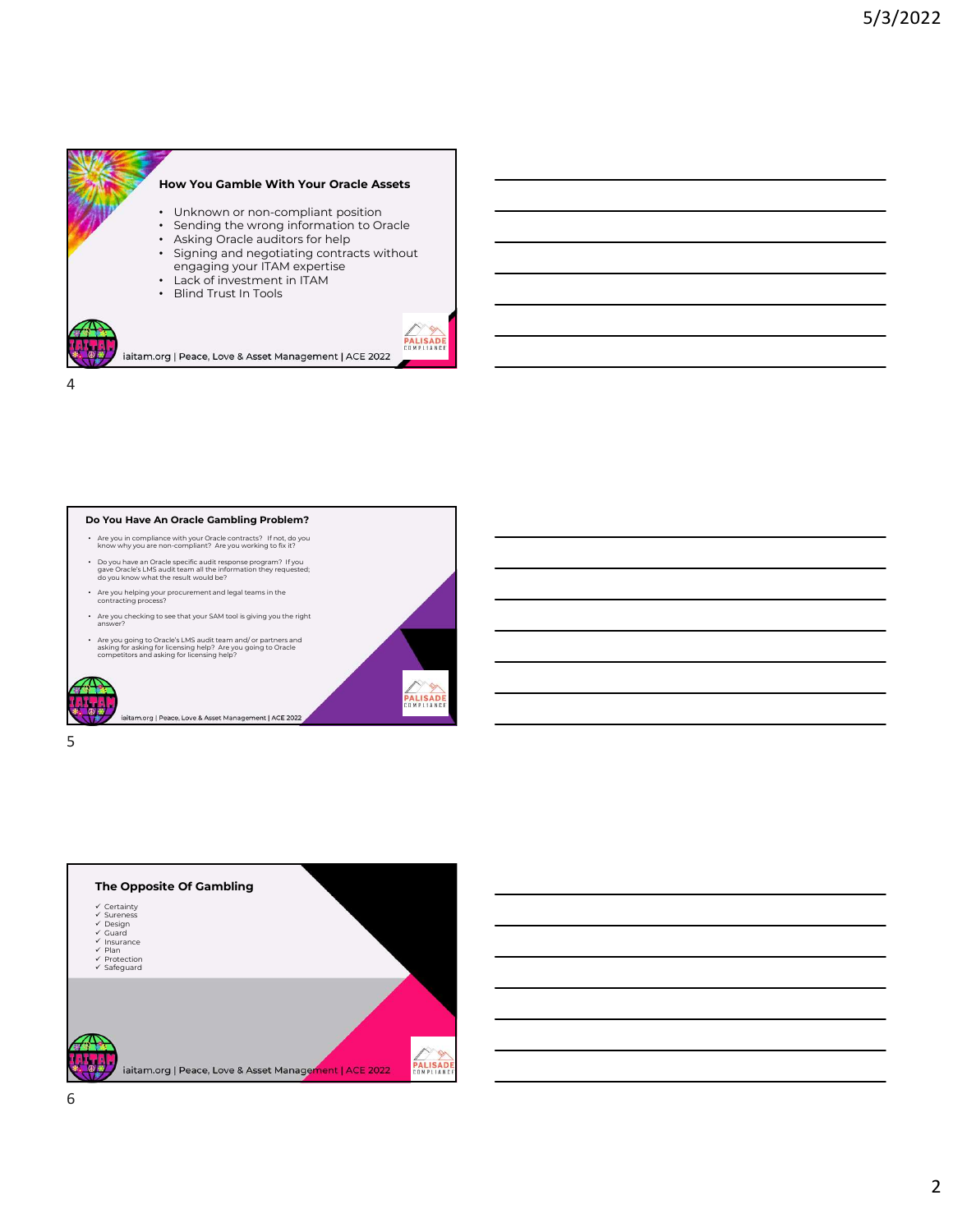



| We Need A Tool!                                                                                                                                                                                                                                                                                                     |  |
|---------------------------------------------------------------------------------------------------------------------------------------------------------------------------------------------------------------------------------------------------------------------------------------------------------------------|--|
| You were audited and found to be out of compliance. You gave the<br>vendor a lot of money, so you invested in a tool, so it never happens<br>again. You roll it out and you're still not confident in your compliance<br>position.                                                                                  |  |
| <b>Tool Problems</b><br>· SAM tools do not help with the totality of Oracle products. (Database,<br>Middleware.<br>EBS, Java, Siebel, Hyperion, Netsuite, etc). Oracle looks for non-compliance<br>anywhere to advance their agenda.<br>Oracle Verified Tools are prohibited from giving you a compliance position. |  |
| These<br>tools really just make it easier for Oracle to audit you.<br>Oracle will not let you use their tools unless you agree to be audited by<br>them.                                                                                                                                                            |  |
| Misunderstanding/over-reliance on what a tool can do                                                                                                                                                                                                                                                                |  |
| Every Oracle customer should have access to compliance tools, but these<br>companies must know exactly what a tool does, what its limitations are, and<br>how to optimize the benefits and reduce the risks of those tools.                                                                                         |  |
| <b>Audit vour tools</b>                                                                                                                                                                                                                                                                                             |  |
| iaitam.org   Peace, Love & Asset Management   ACE 2022                                                                                                                                                                                                                                                              |  |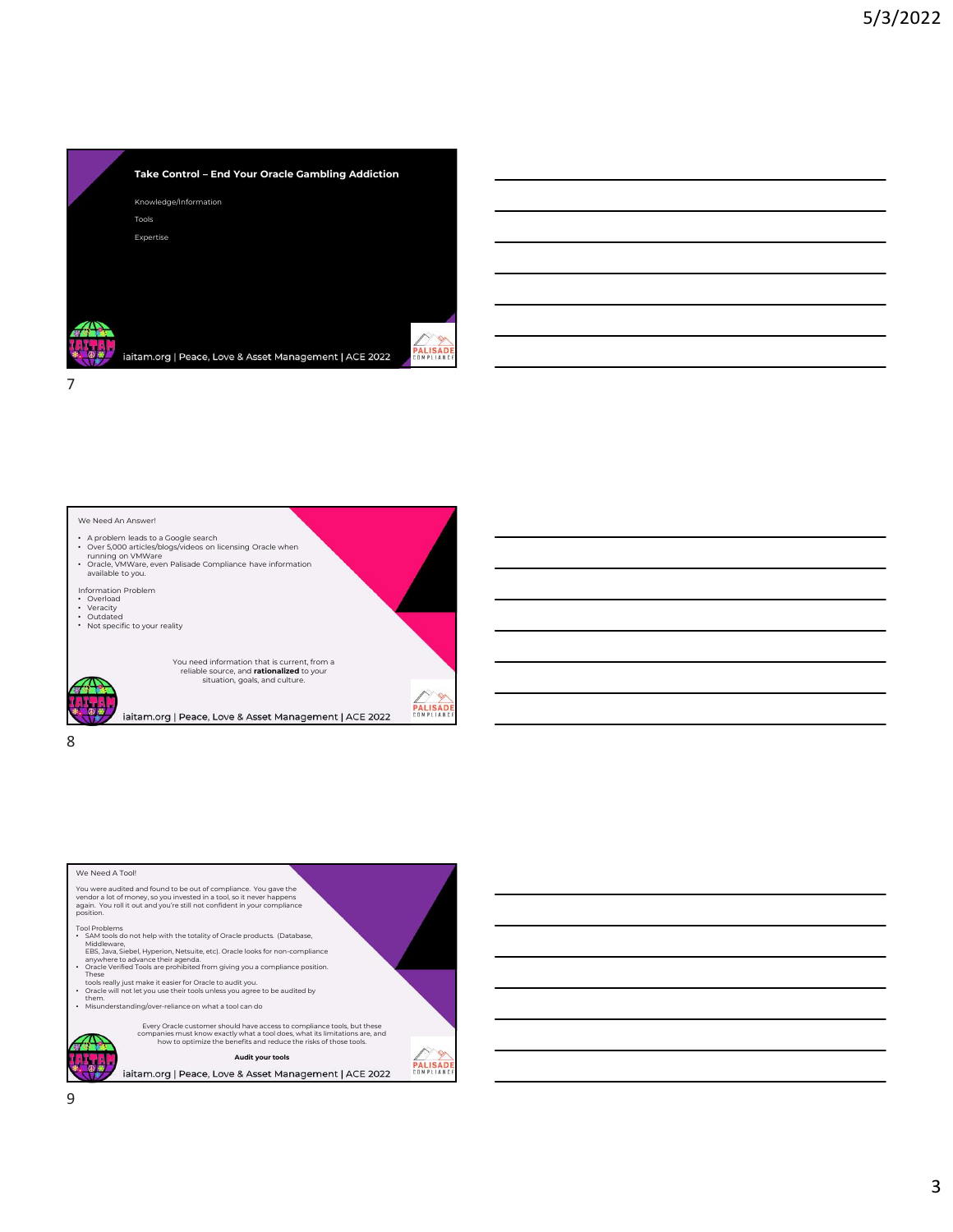







4